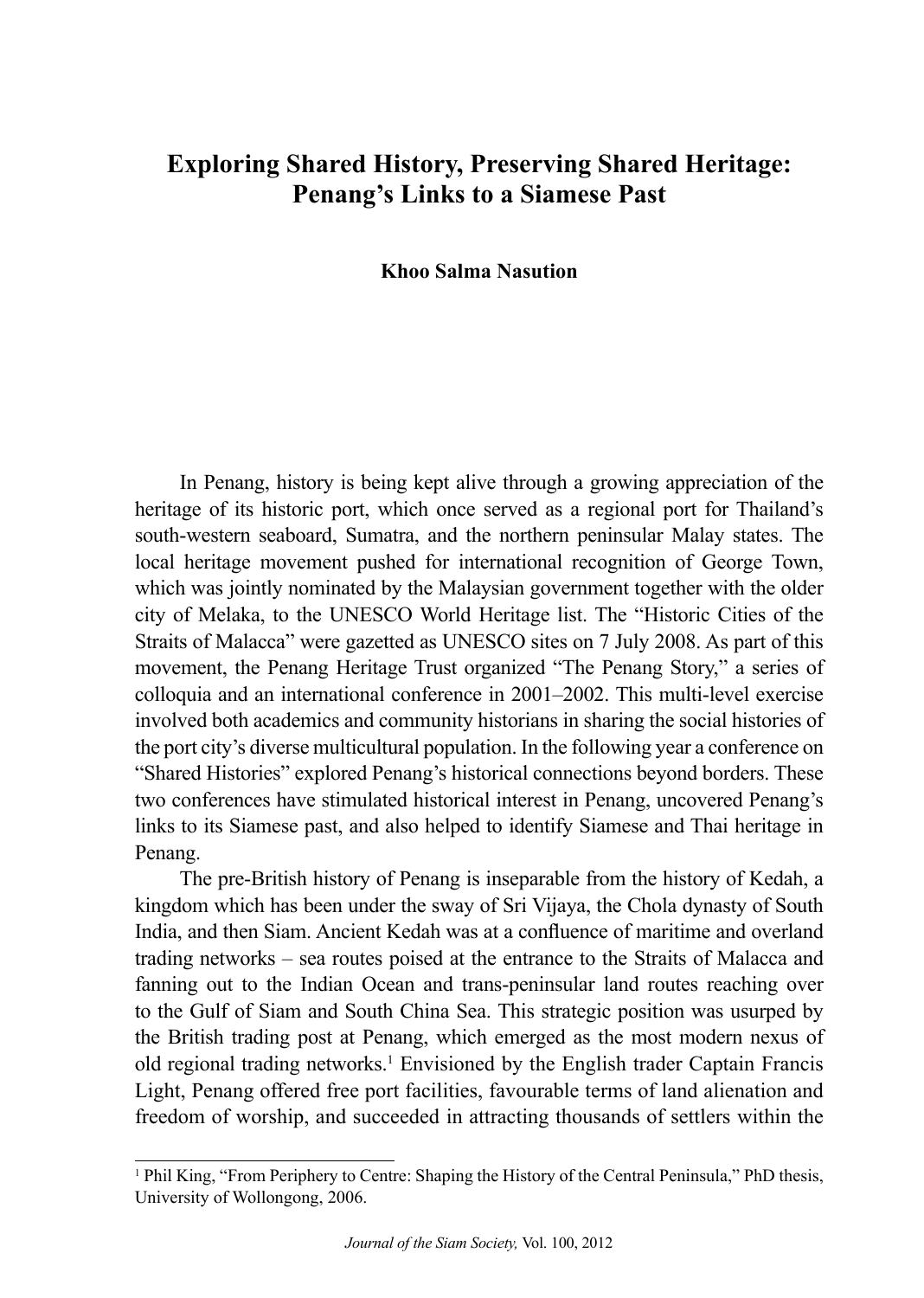first few years. Chinese, Indians, Hadrami Arab and other foreign traders created permanent trading colonies, using Penang as a convenient station to venture into the surrounding hinterland.

## **Francis Light, Martina Rozells, and the Transfer of Catholic Institutions from Siam to Penang**

The circumstances of the British occupation of Penang Island in 1786, and its consolidation with the annexation of a larger territory on the mainland in 1801, have been debated by historians for decades. Although trade rather than territorial expansion was the East India Company's initial motivation, the forced cession of Penang heralded the gradual encroachment of British imperial power on the Siamese-Malayan peninsula. Relations between Kedah and British Penang were embittered from the beginning. Captain Francis Light, a country trader who pushed for the establishment of this British trading post and became its first Superintendent, is painted with a negative brush in the indigenous versus foreign dialectic of Malaysian history, and often portrayed as someone who betrayed the trust of the Kedah Sultan. By contrast, the Thalang letters which run from 1773 to 1792 show him to be a respected friend of the Governor of Thalang and his wife, Than Puying Chan. Light was apparently bestowed the title "Phyaratchakapitan" (Phraya Raja-Capitan) by King Taksin in 1778.<sup>2</sup> Operating from Sapam bay in Phuket (also called Thalang or Junk Ceylon) for more than 20 years and trading to and from the Coromandel, Bangkok, and around the Straits of Malacca, Light had developed complex relationships with the rulers and traders of Kedah and other Malay kingdoms. These relationships will only be better understood with the gradual exposition of the 1,200 or so of "The Light Letters" kept at the School of Oriental and African Studies. 3 Much new material on Light's early life in England and his family has already been uncovered by his descendant, Noel Purdon.4

Light's legacy is still tangible in George Town, the town founded by him, where he built Fort Cornwallis and Government House (now in the grounds of the Convent Light Street) as well as his Suffolk Estate on the way to Ayer Itam. He lies buried in the Christian cemetery on Northam Road and a memorial to his memory was later erected in the grounds of St. George's Church.

Some mystery surrounds Francis Light's Catholic wife Martina Light also known as Martinha Thong Di. She is a likely candidate for the anonymous woman emissary whom Light met in the Acehnese court with a proposition from the Sultan of Kedah. Her identity (recorded as Siamese, but also variously thought to be part-French, Portuguese, or Malay), her status (whether she had connections to the Kedah and Siamese courts), her marriage to Light (whether common-law or conducted under certain rites), and the identity of their Kedah-born son William Light, chief surveyor and acknowledged founder of Adelaide, has been subject to much speculation. 5 The inability of British administrator-historians to deal with cultural complexities in this part of the world has contributed to the muddle, resulting in disrespectful asides against this pioneering woman who most likely played a key role in bridging many cultures and power relationships. Hailing from Phuket or elsewhere in Siam, she was a contemporary of the Governor's widow Than Phuying Chan and her sister Khun Muk, honoured as Thao Thep Kasatri and Thao Si Sunthon, heroines of Thalang who led the defence of Thalang against Burmese invasion in 1785. In Penang, there is a strong tradition that Rozells started an orphanage, and a street in Penang is informally called "Martina's Lane" after her.

Early Penang attracted various groups which had been left in a vulnerable position after the fall of Ayutthaya in 1767. Three separate Catholic institutions were established in early British Penang.

The Church of the Assumption was established on Penang Island in 1786, having been relocated from nearby Kuala Kedah. The Bishop Arnaud-Antoine Garnault of the Missions Étrangères de Paris had started a church in Kuala Kedah four years earlier, under the protection of the Sultan of Kedah; the parishioners comprising of Siamese-Portuguese families who had recently fled there from Phuket and Ligor. In Penang, the church and bishop's presbytery were located at Church Street and Bishop Street respectively, two of the first streets in George Town. Significantly, the earliest known school in Penang was started here for the Catholic families. In 1860, the church moved to its present location on Farquhar Street.

The College-General, a famous seminary set up by the Missions Étrangères de Paris in Siam, had to relocate several times after the Burmese conquered Ayutthaya in 1766, before finally finding its permanent home in Penang in 1807, occupying large tracts of land in Pulau Tikus (until 1986) and Mariophile in Tanjung Tokong (until today). The seminary trained priests for Catholic churches in Asia, drawing students from all over Asia and as far as Mexico. Among some of the renowned seminarians trained here were those martyred in Korea and Annam (Vietnam) and later beatified.

<sup>2</sup> Kachorn Sukhabanij, "Siamese Documents concerning Captain Francis Light", in K. G. Tregonning, ed., *Papers on Malayan History* (Singapore: Oxford University Press, 1962), pp. 1-9; E. H. S. Simmonds, "The Thalang Letters, 1773–94: Political Aspects and the Trade in Arms", in *Bulletin of the School of Oriental and African Studies, University of London,* Vol. 26, No. 3 (1963), pp. 592–619.

<sup>3</sup> A few of the letters have been reproduced in Annabel Teh Gallop, *The legacy of the Malay letter* / *Warisan warkah Melayu* (Kuala Lumpur: British Library for the National Archives of Malaysia, 1994).

<sup>4</sup> Noel Purdon is based in Adelaide and has presented a paper entitled, "William Light and his Family" to the Pioneers' Association of South Australia on Commemoration Day, 2012.

<sup>5</sup> Ian Morson, *The Connection, Phuket Penang and Adelaide* (Bangkok: The Siam Society, 1993); A. Francis Steuart, *A Short Sketch of the Lives of Francis and William Light, the founders of Penang and Adelaide: with Extracts from their Journals* (London: Sampson Low, Marston, 1901).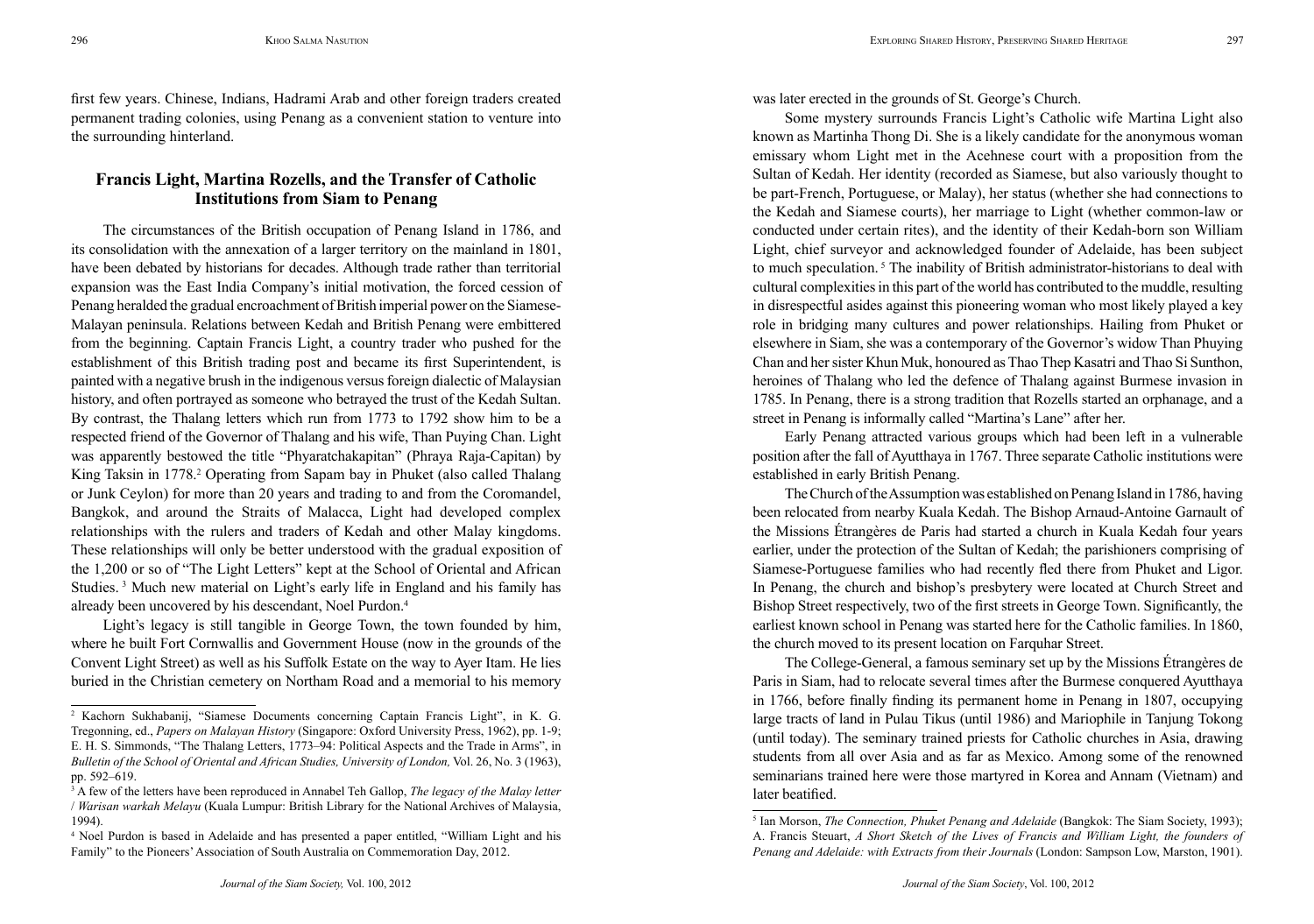

The Church of the Immaculate Conception in Pulau Tikus (Figure 1) was reconstituted from the remnants of the Siamese-Portuguese Catholic parishioners of the Church of Our Lady Free from Sin in Phuket. As a result of the devastating Burmese sack of Thalang, the parish priest father John Baptist Pasqual moved the church to "Civitate Penang" in 1811, where they were welcomed by earlier Siamese-Portuguese settlers. The descendants of this community were notably involved in the development of Penang's education, cuisine, and musical traditions.6

Figure 1. Church of the Immaculate Conception (courtesy of parishioner Michael Weber)

### **The Siamese invasion of Kedah in 1821**

Early depictions of Penang island are found in two Siamese maps dated circa 1810 (see Figure 2), charting the region possibly to secure better defences against Burmese threats as well as to inform future military designs on Kedah. Seen from a Bangkok perspective, Fort Cornwallis is conspicuous on the map while a few European-style buildings appear randomly placed over the island, qualifying a caption that Penang is a "farang" camp or settlement.7 In addition, two flagstaffs are represented by drawings of tower-like structures. The first flagstaff was located near the fort on the north-eastern promontory and the second on top of Flagstaff Hill (in Malay, Bukit Bendera), now popularly known as Penang Hill.



Figure 2. Penang in an early Siamese map, circa 1810 (from Santanee Phasuk and Philip Stott, *Royal Siamese Maps*, reproduced with permission)

During the Siamese invasion of Kedah in 1821, the Sultan of Kedah and most of his population fled Kedah to seek refuge in Penang Island and Province Wellesley (Prai). The population of Malays in Province Wellesley (annexed by the British since 1800) jumped from 5,000 souls, prior to the invasion, to 42,500 in 1835, while those on the island also increased to 16,436 out of about 40,000.<sup>8</sup> Some families from the "Siamese Malay States" have at various times sought refuge in Balik Pulau on "the other side of the island" (an area glossed over by the Siamese maps of 1810), where their descendants are living still.

In *Old Phuket*, Gerini writes that in 1821, an official Burmese letter addressed to the Raja of Kedah instigating the latter to a rebellion against the Siamese monarch, was intercepted by a Macao Chinese named Lim Hoi, a resident merchant of Thalang returning from business in Penang. Lim was rewarded by King Rama II with the title of Luang Raja-Capitan and a tin-smelting monopoly for Phuket.<sup>9</sup> The delicate balance of power in this region opened the door to Chinese entrepreneurship in tin mining, encouraged both by Siamese policies and a growing British presence in the region. The British signed the Burney Treaty with Siam in 1826, acknowledging

<sup>6</sup> Anthony Sibert, "Phuket-Penang Shared History through the Penang Eurasian Community and the revived Malaysian Catholic Church in the 19th century," paper presented at the Shared Histories Conference, Penang, 2003; Anthony E. Sibert, ed., *Church of the Immaculate Conception, Pulau Tikus Penang, 1811-2011, Parish Bicentennial Celebration 2010-2011 Souvenir Magazine,* 2011 (Penang: Parish Council of the Church of Immaculate Conception), pp. 3, 5–7.

<sup>7</sup> Santanee Phasuk and Philip Stott, *Royal Siamese Maps: War and Trade in Nineteenth Century Thailand* (Bangkok: River Books, 2005), pp. 31, 91.

<sup>8</sup> James Low, *The British Settlement of Penang (with an introduction by James Jackson)* (Singapore: Oxford University Press, 1972 [1836]), pp. 125–6.

<sup>&</sup>lt;sup>9</sup> G. E. Gerini, *Old Phuket: Historical Retrospect of Junkceylon Island* (Bangkok: The Siam Society, 1986), p. 97. Anthony Farrington, *Low's Mission to Southern Siam, 1824* (Bangkok: White Lotus, 2007), pp. 50–52.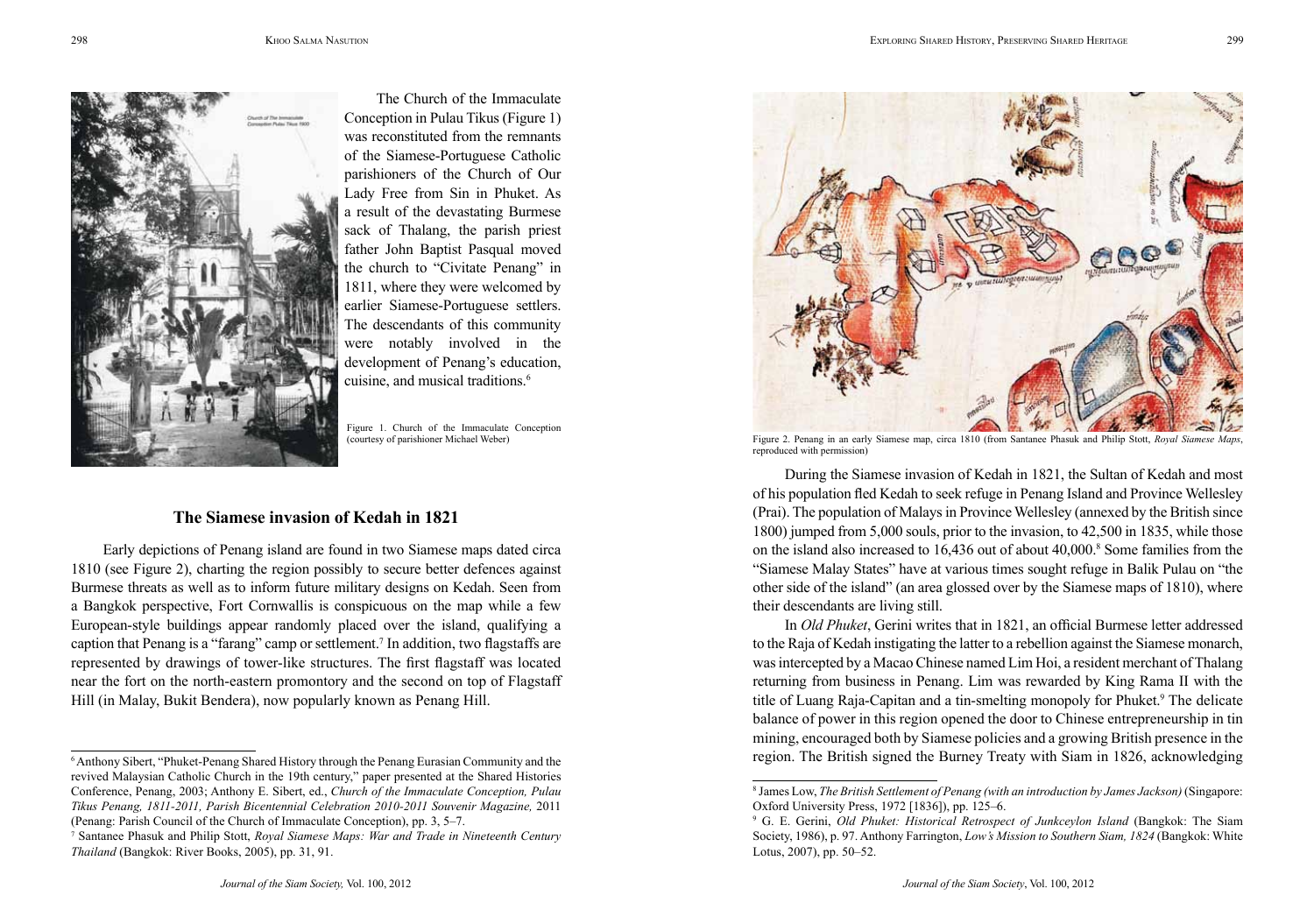Siam's rule over Kedah and other northern Malay states, to the dismay of the exiled Kedah Sultan and some of the Penang European-Eurasian mercantile community.

## **Penang Hokkiens and Straits Chinese on the Siamese tin-mining frontier**

British Penang became an important gateway for Chinese migration to the northern Straits of Malacca. From the early nineteenth century onwards for about a century, a handful of Penang-based Chinese clans and families provided the capital, labour, and entrepreneurial skills for the development of southern Siam. As a result, the early town centres of Phuket, Trang, and Ranong, with their rows of shophouses, were largely developed by Chinese traders and miners and bear great resemblance to the streetscapes of George Town. The Chinese dialect spoken in those towns is Penang Hokkien, a local version of the southern Fujian dialect.

Several early connections with Siam emanate from the family of Koh Lay Huan, the first Kapitan China of Penang, being a pioneer settler who came over to Penang from Kuala Muda in Kedah in 1786. His eldest son Koh Kok Chye served from 1821 as Siamese governor over Kuala Kedah and as an agent of the Ligor court at Pungah (Phang-Nga). Koh's daughter, who had married into a prominent na Nakhon family, sponsored Khaw Soo Cheang to become governor of Ranting in 1844.<sup>10</sup> With their Koe Guan Company firmly ensconced in Penang, the Khaw created a "Sino-Thai tin-mining dynasty" (as the scholar Jennifer Cushman called it) with firm ties to the local Siamese elite in southern Thailand.11 The Khaw family, later styled na Ranong, provided the leadership in harnessing Chinese commerce and labour to develop the south-western seaboard of Thailand.<sup>12</sup>

The Chinese in the Straits Settlements typically consisted of merchants, shopkeepers, planters, landed proprietors, and revenue-farmers, making up a class of permanent settlers well-connected to each other through family ties and long acquaintance. Through their distinctive material culture, the few elite families differentiated themselves from the Chinese *hoi polloi* – thousands of illiterate labourers and artisans who were short-term sojourners returning after a period of three years or so. In between were the newly-arrived shopkeepers and petty traders who attempted to save some money to return home or settle down in the Nanyang (literally, "South Seas").

As immigration of women from China was restricted, Chinese men trading in Penang tended to buy Balinese, Javanese, or Nias slaves as concubines, or else look for wives in the Siamese territories. James Low, observing Chinese-Siamese intermarriages in 1824 remarked that, "as the religious institutions of both people are free from the unsocial restrictions of caste, they assimilate easily together".13 Their offspring were typically brought back to Penang to be raised and educated in Straits Chinese ways, so that these children could be registered as British subjects and gain the advantage of an English education. Thus the Straits Chinese – local-born or naturalized Chinese of the Straits Settlements – took advantage of the Bowring Treaty of 1855 which granted extra-territorial rights and legal immunity to British subjects.

Rising tin prices in the 1840s led to a great influx of Chinese groups to the peninsula, competing for tin-fields. In the nineteenth century, Penang became a regional centre for the outlying towns in southern Siam, offering greater proximity and ease of travel compared to Singapore and Bangkok. It was also the refining and export centre for the rich tin belt which stretched from Ranong in the north to Taiping in the south. Malaysian textbooks highlight the involvement of Cantonese and Hakka tin miners in Perak and Selangor but leave out the larger transboundary picture that show Hokkien Chinese venturing earlier into southern Siam. Many mining techniques were introduced from Phuket into Perak, the tripod "Tongkah furnace" being an obvious one. A comparison can be done of Khaw Soo Cheang's fort in Ranong, Phraya Wichitsongkram's residence in Tha Rua in Phuket, the Mantri of Larut Ngah Ibrahim's residence in Matang, Perak, and the Gedung Raja Abdullah in Selangor – these were all tin factories, centres of tin revenue collection, containing the chief's residence, court house or audience hall, and warehouses, the whole brickbuilt complex fortified to prevent tin theft, smuggling, and enemy raids.<sup>14</sup>

The Chinese entrepreneurs who could mobilize labour to exploit tin were leaders of "sworn brotherhoods" (the Hung league, or Heaven and Earth Society), which the British called "secret societies", imagining them to be much like their own Freemason lodges. These Chinese brotherhoods originated in China where they had an anti-Qing government ideology. These societies served as an effective way of organizing labour, self-protection, and business syndication on the untamed mining frontiers of Southeast Asia. Both bosses and coolies on the Siamese and Perak mining frontiers belonged to branches of societies based in Penang, where tin traders, tin financiers and labour contractors had their homes.<sup>15</sup> The Khian

<sup>&</sup>lt;sup>10</sup> Phuwadol Songprasert, "The Implications of Penang's Historical Connection with Southern Thailand", *Malaysian Journal of Tropical Geography,* Vol. 33, Nos. 1 & 2 (2002), pp. 1–10. 11 Jennifer W. Cushman, *Family and State: The Formation of a Sino-Thai Tin-mining Dynasty* 

*<sup>1797-1932</sup>* (Singapore: Oxford University Press, 1991).

 $12$  The name "na Ranong" was bestowed on the family by Rama VI, who introduced surnames to Thailand.

<sup>13</sup> Farrington, *Low's Mission to Southern Siam*, pp. 50–52.

<sup>&</sup>lt;sup>14</sup> These comparisons are based on the author's observations made during various visits to Phuket and Ranong.

<sup>&</sup>lt;sup>15</sup> Khoo Salma Nasution, "Hokkien Chinese on the Phuket Mining Frontier: The Penang Connection and the Emergence of the Phuket Baba Community", *Journal of the Malaysian Branch of the Royal Asiatic Society (JMBRAS)*, Vol. 82, Pt. 2 (2009), pp. 81–112.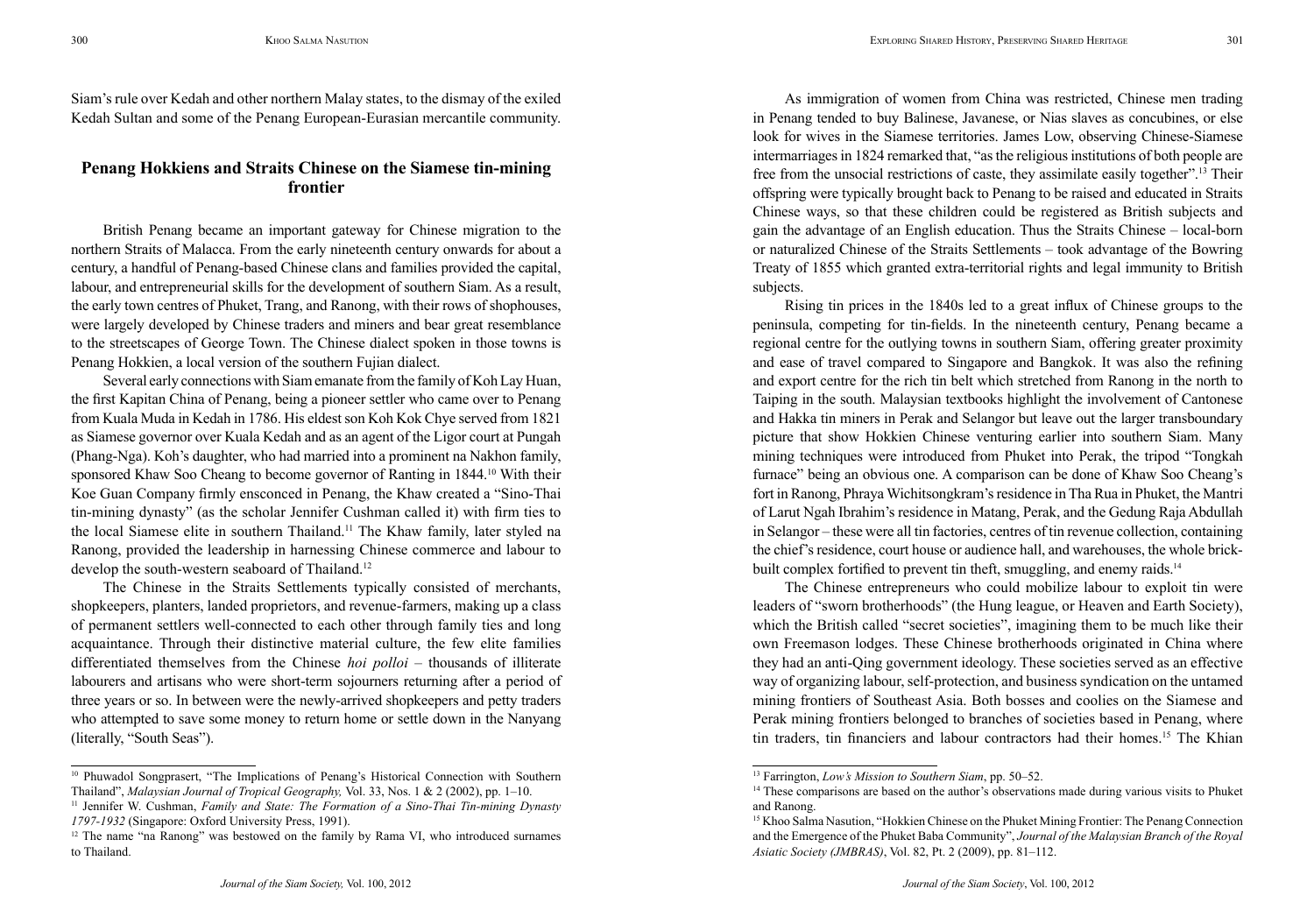Teik Society in Tongkah, Phuket, answered to the private temple headquarters in Armenian Street, Penang, which still stands intact today on Armenian Street.<sup>16</sup> The Ghee Hin and Ho Seng, societies with branches in southern Siam, also had their headquarters in Penang. The Phuket Ghee Hin consisted mainly of Hokkien people, while their counterparts in Perak were mainly Cantonese. In both Phuket and Perak, native chiefs first invited Chinese entrepreneurs to bring in coolies, organized under society leadership and control, in order to exploit the tin resources. However, the native chiefs soon found the Chinese fraternities too hot to handle when feuds broke out between competing groups. Inter-society feuds had a way of spreading from one place to another, across porous borders. In the Penang Riots of 1867 and the Phuket disturbances (or massacre) of 1879, the Khian Teik gained an upper hand over their Ghee Hin rivals.17 The prohibition of secret societies in the British territories in 1890, and in Siam a few years later, brought about a new social order.

The Chinese pioneer of Phuket was Tan Tham or Tan Gaik Tham (circa 1802- 1877). He was a contemporary of Khaw Soo Cheang and similarly affiliated with the Small Swords Society in China. Backed by the deputy governor of Phuket, Phra Palatt Tatt, Tan Tham opened tin fields in Tongkah and became its first "townbuilder", laying out what are now Thanon Thalang and Thanon Thepkasatri. Rice and other provisions were supplied to the Phuket mining population by tin traders who had shops on Beach Street in Penang. The Phuket Chinese also became the main consumers of opium distributed by the Penang opium syndicates. A Chinese trading and mining oligarchy emerged in Phuket, composed entirely of Hokkiens, many of them hailing from the Tan clan and having connections to Penang. According to the family biographer Andrew Beattie, Tan Tham's son Tan Lean Kee was one of five "Phuket Tans" who in 1878 were principal donors to the rebuilding of the Tan Kongsi, a clan association along Beach Street.18

Capital accumulation for the early Hokkien Chinese was mainly accomplished through tin mining and revenue farms, and consolidated through clan-based corporations formed on the basis of common lineage and with the objective of venerating common ancestors and patron saints. The Tans were one of the five big clans (Cheah, Khoo, Yeoh, Lim, Tan) based in Penang and related to each other through marriage. While the Tans were primarily engaged in Phuket, some families traded to other parts of southern Siam, peninsular Malaya, and Sumatra. The web of kinship binding the five major Hokkien clans in Penang allowed the collective accumulation of financial and social capital. Their collaboration in

business cartels and wide-ranging political networks spanning British, Dutch, and Siamese territories is painstakingly documented in the historian Wong Yee Tuan's growing body of work.19 The clan associations of the "Big Five" are today preserved in the core zone of the George Town World Heritage Site.

Under the leadership of the Khaws, the Tans, and the Ongs, the Phuket Hokkien community became a cultural satellite of the Penang Hokkien community, and a historical demonstration in Straits Chinese place-making. Phuket streetscapes with Penang-style shophouses fronted by five-footways and a few European colonial-style commercial buildings convey the influence of Penang architecture and townscape. Phuket temples dedicated to the Goddess of Mercy and the Song-dynasty Buddhist monk Cheng Chooi Chor Soo have the same functions as older ones in Penang. Even the Hokkien working-class fishing village of Bang Neow is reminiscent of the Bang Leow in Penang's Tanjong Tokong. And finally the hill park Khao Rang and seaside promenade of Saphan Hin were apparently directly inspired by Penang Hill and Gurney Drive.20

Though most cultural traditions can be ultimately traced to China, Penang was the immediate provenance or reference point for many of the Phuket Hokkien traditions and cycle of festivals. A notable exception is the Nine Emperor Gods festival, which originated in the tin mines of Phuket and spread to Trang and other parts of the peninsula including Penang.<sup>21</sup> As Straits Chinese families in southern Siam gradually intermarried and assimilated with the local Siamese elite, they gradually adopted Theravada Buddhist beliefs and the folk veneration of Siamese ancestral spirits or *tok nenek* (Malay word for ancestors).22 By the time the colonial authorities had abolished secret societies and terminated the revenue farming system, the role of religious patronage and philanthropy had intensified as a means for prominent businessmen to maintain their leadership of the Chinese community. This included Chinese patronage of Theravada institutions in southern Siam as means of expressing loyalty to the king and their adopted home.

For its hinterland, Penang provided an important reference point, a modern administrative system, and advances in technology. Khaw Sim Bee effectively

<sup>&</sup>lt;sup>16</sup> Khoo Salma Nasution, "Hokkien Chinese on the Phuket Mining Frontier", pp. 81-112. Jean DeBernardi, *Rites of Belonging: Memory, Modernity, and Identity in a Malaysian Chinese Community* (Stanford: Stanford University Press, 2004).

<sup>17</sup> Tan Lye Ho, *Bestowing Luck & Prosperity on All* (Penang: Hock Teik Cheng Sin Temple, 2007). <sup>18</sup> G. A. C. Beattie, "A Forgotten Tan Family of Penang and Puket", paper presented at the Shared Histories Conference, Penang, 2003.

<sup>19</sup> Wong Yee Tuan, "The Big Five Hokkien Families in Penang, 1830s-1890s", *Chinese Southern Diaspora Studies,* Vol. 1, 2007; Wong Yee Tuan, "Penang's Big Five Families and Southern Siam during the Nineteenth Century", in Patrick Jory and Michael Montesano, eds., *Thai South and Malay North: Ethnic Interactions on a Plural Peninsula* (Singapore: Singapore University Press, 2008), pp. 106–115. 20 During my research in Phuket in 2005, I was fortunate to be personally guided by Pranee

Sakulpipatana, the Phuket expert on the common heritage of Penang and Phuket.

<sup>&</sup>lt;sup>21</sup> Khoo Salma Nasution, "Hokkien Chinese on the Phuket Mining Frontier", pp. 85, 89–90. Also see DeBernardi, *Rites of Belonging*.

 $22$  This was the case with the paternal side of my family, which had strong connections with southern Siam in the late nineteenth century. Emeritus Professor of Malaysian History Khoo Kay Kim also asserted this link between Baba Nyonya families and Siamese *tok nenek* in a public talk in 1998.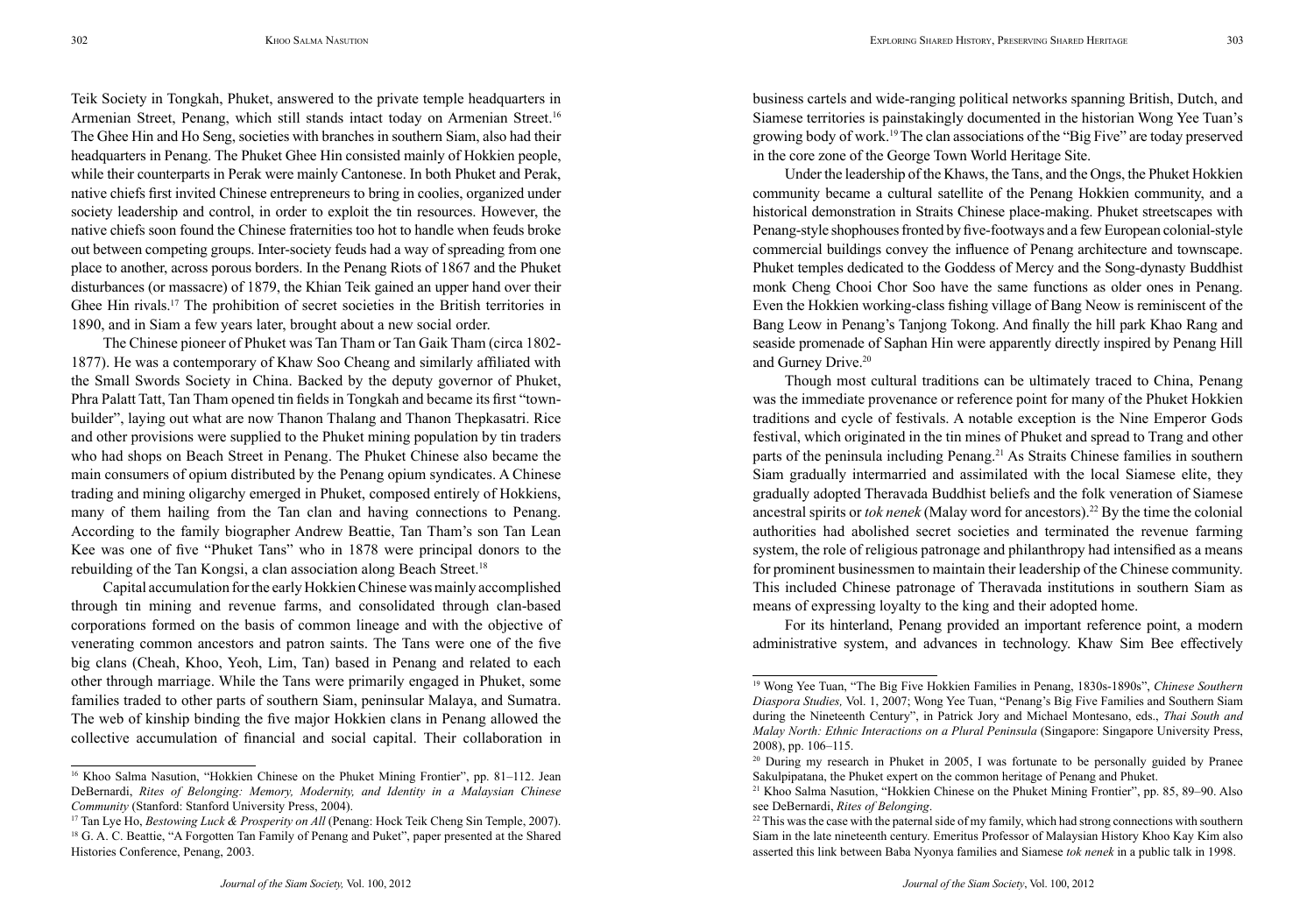transferred some ideas and institutions to Trang and Phuket. Using national archives sources, the Thai scholar Phuwadol Songprasert's thesis shows that with the signing of the Anglo-Siamese secret convention, the Penang resident councillor A. M. Skinner negotiated with Prince Damrong Rajanubhab to convince the central government to promote Khaw Sim Bee from governor of Trang to superintendent commissioner of Monthon Phuket. As Khaw had spent his childhood in Penang, Skinner expected a strong ally in him for British business, but later complained about Khaw's creative business strategies and subtle thwarting of British penetration. Although the Khaw family did not have a strong presence in Phuket before Khaw Sim Bee's appointment, the latter quickly won the cooperation of the local Phuket business elite. 23 Khaw Sim Bee, who was awarded the title Phraya Phraya Ratsadanupradit Mahitsaraphakdi, made full use of his family connections to the Penang "Big Five" clans to create transboundary cartels and syndicates in mining, opium trade, labour recruitment, shipping, finance, and eventually rubber, and also to bring in Penang talent in the form of shopkeepers, accountants, and architects, rapidly modernising Phuket from 1900 up till his assassination in 1913.24

Considering the unprecedented rate of Chinese migration to southern Siam in the late nineteenth and early twentieth century, intense patronage by the elite was instrumental to ensuring cultural assimilation and instilling loyalty to the Siamese throne. The Chinese nationalist leader Sun Yat Sen visited Siam four times – in 1903, 1906, and twice in 1908 – where he inspired a clandestine following among the Bangkok Chinese, the majority of whom are of Teochew (Teochiu or Chaozhou) descent. At first Khaw Sim Bee took Sun Yat Sen to visit the minister of interior but then distanced himself from the movement when radical elements in Bangkok started citing Sun Yat Sen's anti-Qing rhetoric to instigate the overthrow of the Siamese regime.25

From 1906, Sun Yat Sen's political movement, the Tongmenghui (China Revolutionary Alliance), established a strong presence in the region from its Southeast Asia headquarters in Singapore. A branch was established in Phuket, called the "Baba Tongmmenghui" presumably because it was formed by the Phuket Baba (in this case "Baba" is a term applied to the local-born Hokkien elite). However, it should be pointed out that in contrast to anti-monarchists in Bangkok, the Hokkien Chinese leaders in Phuket were utterly devoted to their Siamese king (especially King Rama V) whom they saw as their protector. Indeed, the Baba Tongmenghui in Phuket, headed by a wealthy tin-miner Tan Pek Khiad, titled Luang Pithak Chinpracha, looked not so much to Bangkok as to Penang, which assumed the role of the Southeast Asian Tongmenghui headquarters, after



Figure 3. Phuket Thai Hua School, founded in 1911, now a museum (photo by Khoo Salma, 2005)

it was transferred from Singapore by Sun Yat Sen himself in 1910.<sup>26</sup> In November 1910, Sun launched the fundraising campaign for the Huanghuagang Uprising in Penang, and the overseas Chinese in Siam contributed significantly.<sup>27</sup> The Penang movement mobilized funds and fighters for the revolution in China, but also emphasized local community building through civic institutions, media, and schools, in their country of adoption. Two important Tongmenghui leaders in Penang were Ng Khim Kheng, son-in-law of Khaw Sim Kong, governor of Ranong styled Phraya Rattanasetthi, and Tan Sin Cheng, a rubber tycoon in Phatthalung, southern Thailand.28 The Phuket Chinese reaffirmed their ethnicity by founding the Hua Boon Chinese School, which opened at Krabi Road in 1913. Khaw Sim Bee suggested to Prince Damrong to place the school securely under the Ministry of Education as a bulwark against any potential political subversion. The first teachers were recruited via Penang connections.<sup>29</sup>

<sup>23</sup> Phuwadol Songprasert, "The Development of Chinese Capital in Southern Siam, 1868-1932", PhD. Thesis, Department of History, Monash University, Melbourne, 1986, pp. 268–270.

<sup>24</sup> Khoo Salma Nasution, "Hokkien Chinese on the Phuket Mining Frontier", pp. 91–104.

<sup>25</sup> Phuwadol, "The Development of Chinese Capital", pp. 314–321.

<sup>&</sup>lt;sup>26</sup> Khoo Salma Nasution "Hokkien Chinese on the Phuket Mining Frontier", p. 89. The Tongmenghui 27 Khoo Salma Nasution, *Sun Yat Sen in Penang* (Penang: Areca Books, 2008). Sun Yat Sen gave the inaugural fundraising speech at 120 Armenian Street, the Tongmenghui reading club, now the Sun Yat Sen Museum, which was visited by the governor of Bangkok M.R. Sukhumbhand Paribatra in early 2012.

<sup>28</sup>Kuang Guo Xiang 邝国祥, *Bincheng Shan Ji* 槟城散记[Anecdote about Penang). (Singapore: Shijie Shuju 世界书局, 1958), p. 143.

<sup>29</sup> Khoo Salma Nasution, "Hokkien Chinese on the Phuket Mining Frontier", pp. 104–106. The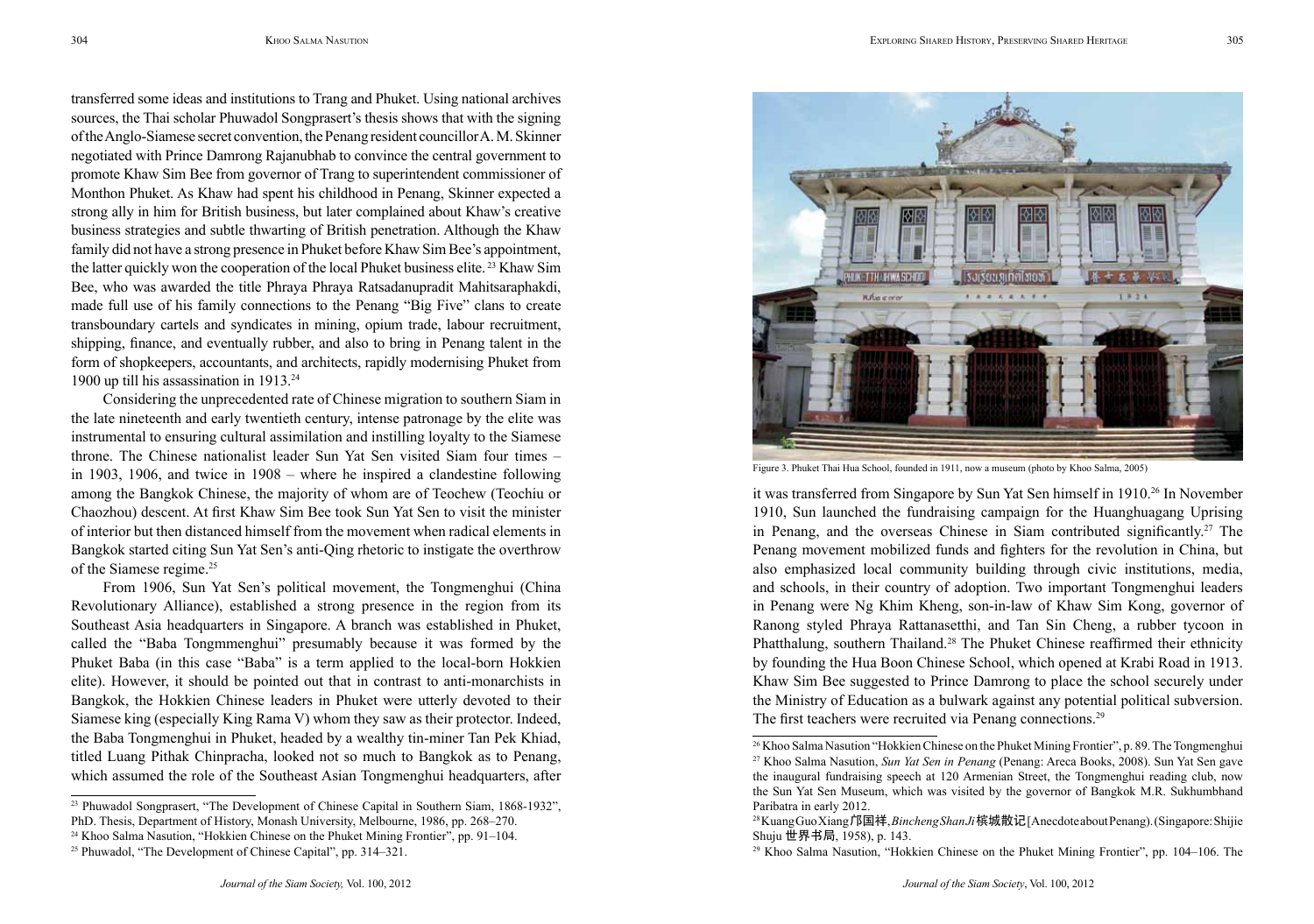

**T.S.S. MATANG** Figure 4. The Straits Steamship Matang, which ran a weekly service between Penang and Phuket until the early 1950s

Steamships plying the west coast routes were operated by the Khaw family and their associates, initially through Koe Guan Steamship Company and then through Eastern Shipping, thus providing weekly links between Penang-Phuket-Trang as well as Penang-Phuket-Takuapa-Ranong-Mergui-Rangoon. The coastal trade operated by the Straits Chinese greatly expanded Penang's entrepôt role in the region while developing the export economy of its hinterland. Thai scholar Chuleeporn Pongsupath (now better known as Chuleeporn Virunha) provides empirical data to show that Penang's entrepôt function had matured by around 1890.<sup>30</sup>

The growing importance of Penang started to attract Western capital, but this however influenced government investments in port development, and policies in shipping, tin production, and trade which favoured British enterprise to the disgruntlement of local Chinese and Tamil shipping operators. By floating companies such as Tongkah Harbour Tin Dredging, Eastern Smelting Company, Eastern Shipping Company, and Khean Guan Insurance, the Khaw family and their Straits Chinese associates attempted to modernise their operations in mining, smelting, shipping, and finance with the help of Australian technology and capital



Figure 5. Siamese princes and nobles at Ranong House, Penang, on 5 December 1897

in Phuket and German expertise in Penang. However, ultimately they could not compete with British enterprise, bolstered by international finance, in a changing economic landscape.

The Khaw family maintained an important commercial base and social presence in Penang over three generations, building or refurbishing European mansions along Northam Road and Penang's north coast, within minutes of the port. The Khaw Soo Cheang Estate donated "Ranong Ground", where *Rajah Lodge* once stood, to the Penang public to serve as a playing field; it is now the site of the city's arts auditorium, Dewan Sri Pinang. Khaw Sim Bee's *Chakrabong House* was demolished in 1962.<sup>31</sup> However, many Khaw mansions survived till the 1990s, long enough to be appreciated as "heritage" and to become implicated in heritage controversies. *Brook Lodge,* former home of Khaw Joo Choe, was illegally demolished over Chinese New Year of 1992. *Asdang House,* the former home of Khaw Joo Tok which welcomed King Prajadhipok (King Rama VII) in 1929, had been converted into Hotel Metropole for some decades before it was demolished over the Christmas of 1993.<sup>32</sup> This was Penang's first major heritage scandal, which implicated the politicians of Penang's ruling government. A small fine was imposed but the developer was soon allowed to build a 29-storey condominium. Khaw Sim Kong's mansion *Hardwicke* survives but had an office tower built behind it; this is often shown as an example of bad heritage "facadism". The mansion of Khaw Bian Cheng (Khaw Sim Bee's grandson) at Pykett Avenue was

Hua Boon School is now the Phuket Thai Hua Museum.

<sup>&</sup>lt;sup>30</sup> Chuleeporn Pongsupath, "The Mercantile Community of Penang and the Changing Pattern of Trade", PhD thesis, University of London, 1990; Loh Wei Leng, "Penang's Trade and Shipping in the Imperial Age", in Yeoh Seng Guan, Loh Wei Leng, Khoo Salma Nasution and Neil Khor, eds, *Penang and Its Region: The Story of an Asian Entrepôt* (Singapore: Singapore University Press, 2009).

<sup>31</sup> Lim Kwee Phaik, *Life at Chakrabongse House: Khaw Sim Bee, Phraya Rasadanupradit Mahisornpakdi* (New South Wales, Lim Kwee Phaik), 2011.

<sup>32</sup> Kim Gooi, "Sad Tale of Beauty Felled", in *The Sunday Nation* (Bangkok), 28 May 2000.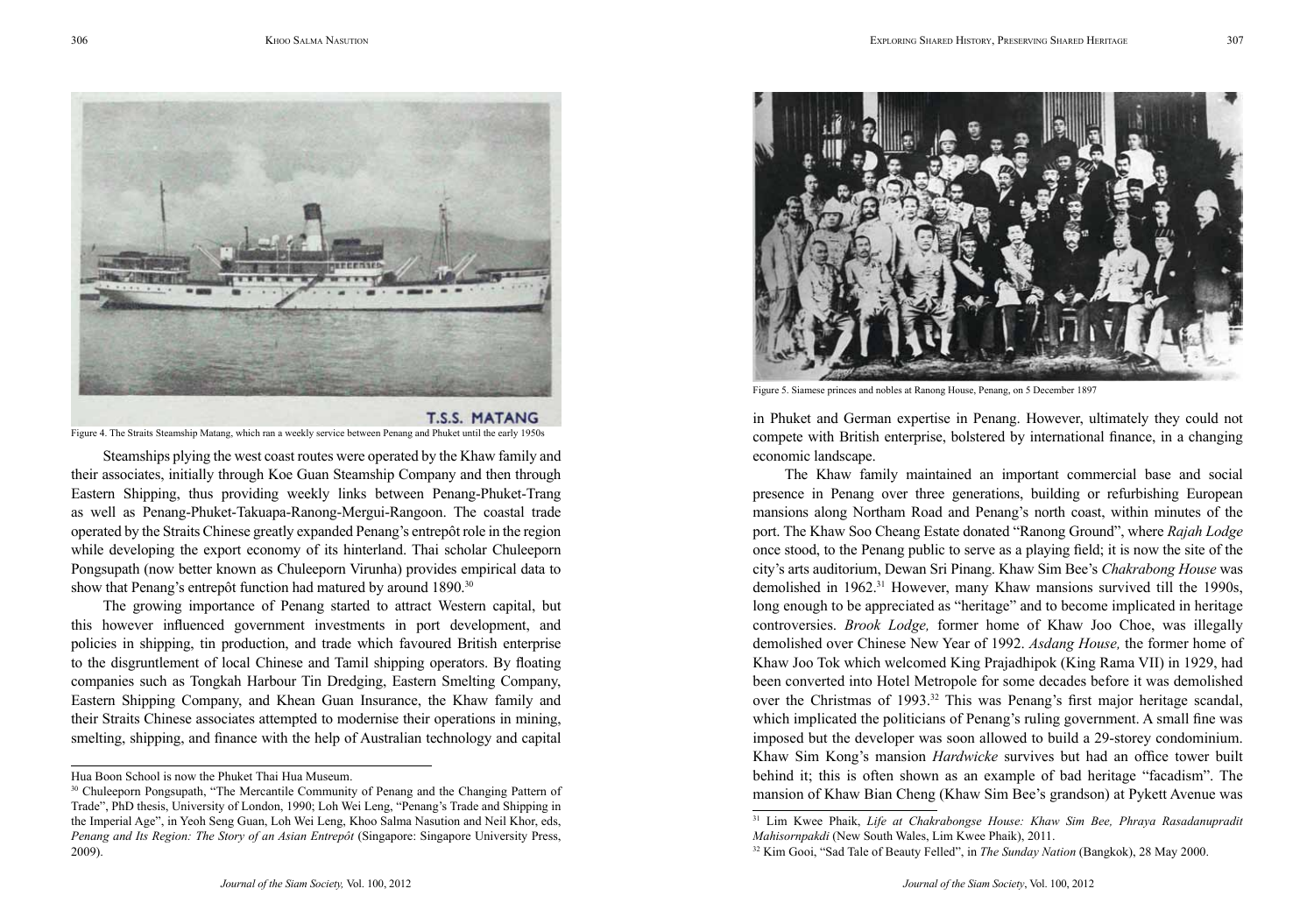

Figure 6. Na Ranong ancestral hall in Ranong (photo by Khoo Salma, 2007)

illegally demolished in 2010. And most recently, one of a pair of bungalows on Burmah Lane, which welcomed Thai prime minister Phraya Manopakorn Nititada, Prince Damrong Rajanubhab, and Prince Svasti Sobhana, was demolished while the other will be incorporated into a new condominium block. The Khaws were landlords of the E&O Hotel property developed by the Sarkies Brothers, and now a flourishing heritage hotel. The Koe Guan Kong Lun had its office at 63 Beach Street until the trust was wound up in 2004. Its mid-nineteenth century warehouse and coolie quarters were demolished, and the office building was sold and has been turned into an Indian saree shop.

The prominence of the Na Ranong family is still recognized in Thailand today, whereas in Penang, it is only the older generation who remember the Khaw family were once Siamese "regents" (Hokkien, "Siam Ong"). The Na Ranong clan still maintains an ancestral hall in the ruined tin fort in Ranong, near Khaw Sim Kong's Rattanarangsarn Palace.33 The close relationship between Penang and Ranong or Penang and Phuket has faded into distant memory. In Phuket only the older generation of the old families still speak a little Hokkien, while the younger generations only speak Thai and many are learning Mandarin. Many traditions,

such as the cuisine, have naturally evolved and incorporated dominant southern Thai influences. However, the urban heritage remains intact and recognizable. Though often called Sino-Portuguese, much of Phuket Old Town would be more correctly interpreted as a Sino-Thai offshoot of Straits Settlements architecture.

# **Expansion of German commercial interests from Penang to southern Siam**

While Siam could rely on Chinese entrepreneurs to develop the south through tin and rubber, its reliance on German commerce and technology to keep the British out of the Thai south was thwarted by the larger play of international events. William Thomas Lewis, who served as resident councillor of Penang in the late 1850s, was appointed Siamese consul at Penang in 1863 under King Mongkut, with the title of Luang Dwip Siam Kich (Thawip Siamkit). His second wife Maria Antonetta Neubronner was the daughter of a German Johan Anton Neubronner, who arrived in Malacca in 1789 and worked as a German book-keeper for the Dutch East Indies Company. Connected to several important Malacca Dutch Eurasian families through marriage, his nine children exerted considerable influence throughout the Malay States in the nineteenth century, as intermediaries between the Siamese, Malays, Straits Chinese, and Europeans. After Lewis's death, an Armenian was provisionally in charge of the Siamese Consulate before Lewis's and Maria Antonetta's nephew, Alfred De Windt Neubronner (1844–1915; se Figure 7), took over the position about two years later. 34

Neubronner was appointed agent for Perak and responsible for revenue collection there and in the western provinces of Siam. While acting as Siamese consul general he was also an employee of the Khaw family's Koe Guan Company, which gave rise to the occasional conflict of interest. When the baht was first issued in southern Siam, Neubronner played a role in manipulating the currency market in favour of the opium syndicate operated by the Khaw family and their associates. Neubronner was eventually given the title Phraya Thawip Siamkit, the highest rank that could be attained by the civilian foreigner. His obituary stated that "He could speak the Siamese language and was an authority on subjects connected with the Kingdom of the White Elephant."35

Alfred De Windt's son, Henry Alfred Neubronner (1871-1919), took over as Siamese consul but apparently lacked his father's political talent. Instead he will be remembered as Penang's first European-trained architect, accredited by the Royal Institute of British Architects. Henry Alfred Neubronner's legacy in Penang are his well-designed banks, mansions, clubs, schools, and religious monuments

<sup>&</sup>lt;sup>33</sup> Clement Liang, "Penang's Disappearing Thai Heritage", in PHT Newsletter (Leslie James, editor), No. 100 (October 2011), pp. 11–12

<sup>34</sup> Khoo Salma Nasution, *More Than Merchants: A History of the German-Speaking Community in Penang,* 1800s–1940s (Penang: Areca Books, 2006), pp. 70–79.

<sup>35</sup> *Pinang Gazette,* 26 October 1915.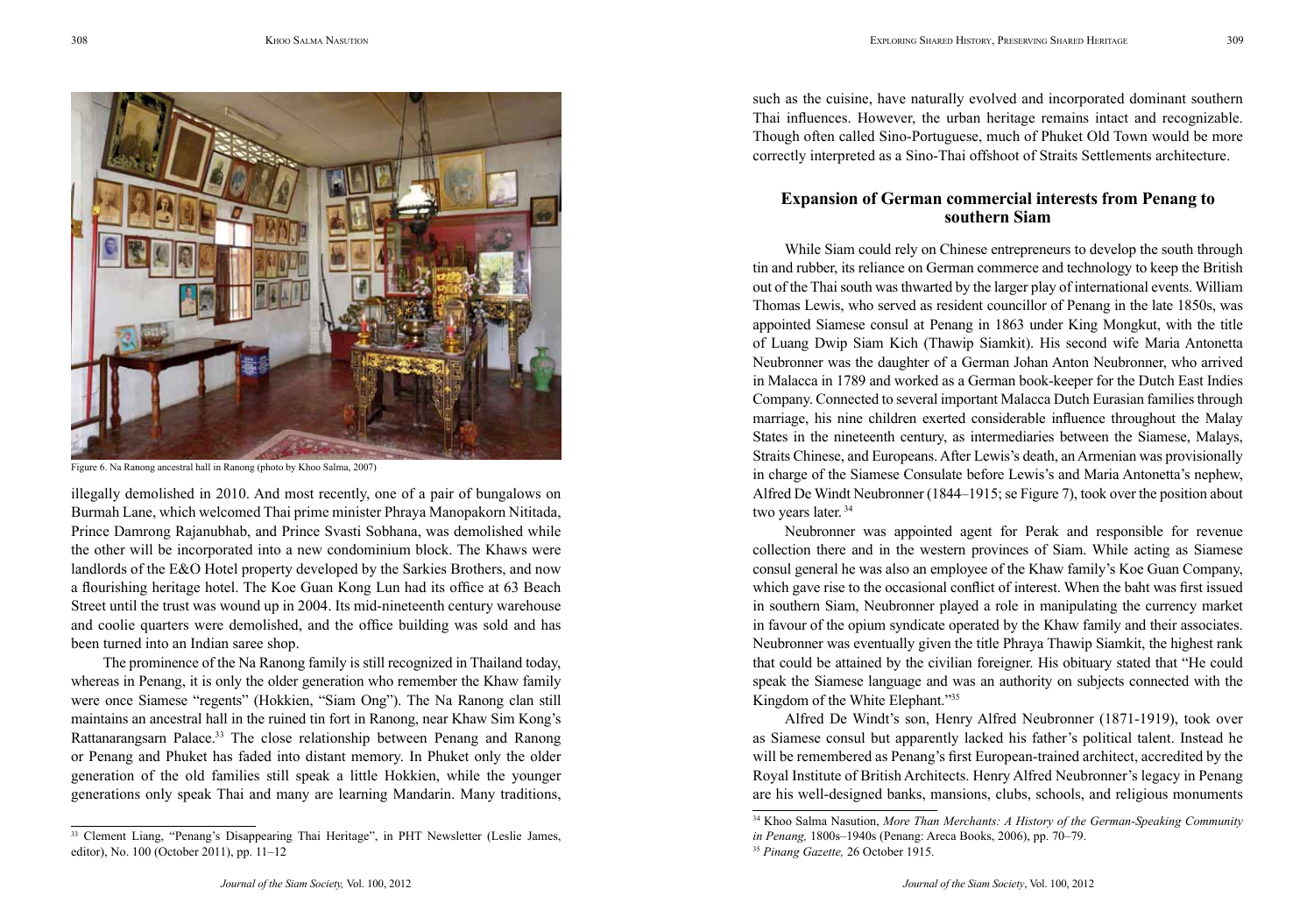

which gave Penang a distinctive new look in the early twentieth century.<sup>36</sup>

By the 1870s, Anglo-German commercial rivalry in the peninsula had prompted Britain to change her policy of non-intervention and push for the installation of British advisors to the Malay States. The plan for a "German railway" and Behn Meyer's proposed leasing of Langkawi islands are the subject of several books and theses. During the period leading up to the Bangkok Treaty of 1909, sensitivities were tested by the famous Penang-based German photographer August Kaulfuss (also royal photographer for Kedah) who repeatedly applied for a large mining concession on the critical Kedah-Rahman border.<sup>37</sup>

The powerful German companies that expanded their shipping, tin and trade interests in the northern peninsula were based in Penang. Friedrichs & Co., a firm founded in Penang by F. H. Friedrichs from Hamburg, was involved in refining Siamese tin. Its smelting business was taken over by the Singapore-based Behn Meyer. The Hamburg merchant families of Sturzenegger and Pickenpack were also involved in the Penang-Bangkok trade. British merchants found the Germans overly competitive in the race for resources in both southern Siam and Malaya, and were relieved when German firms were closed down and their properties confiscated during the First World War. Today, the former merchant offices of Behn Meyer and other pre-Second World War German firms which once had such grand commercial ambitions in Siam can still be seen along Weld Quay on the George Town waterfront.<sup>38</sup>

### **Royal visits and soft diplomacy**

King Chulalongkorn (Rama V) first visited Penang with a large entourage in December 1871. As Patricia Lim wrote in her account of this visit, "His stopovers in Penang were brief but important because they gave the King an opportunity to keep in touch with developments in his southern dominions and with the people involved in those developments. Penang played a significant role in the trade and economy of these provinces and was adjacent to Kedah which was then a vassal state of Siam."39 From then on, various Thai kings have visited Penang, at times as a stopover to and from Europe. In 1890, for example, King Chulalongkorn was a guest at Phraya Ranong's house, the Penang Botanic Gardens, the Residency, the New Town Hall, Cheah Tek Soon's hill retreat, and the Straits Settlements Governor's

<sup>36</sup> Khoo Salma Nasution, *More Than Merchants*, pp. 80–88.

<sup>&</sup>lt;sup>37</sup> Khoo Salma Nasution, *More Than Merchants*, pp. 71–73.<br><sup>38</sup> A "German Heritage Trail in Penang" was launched by the Penang Heritage Trust in 2012. It consists mainly of pre-First World War sites, with the exception of Swettenham Pier which was used by German U-boats during the Second World War.

<sup>39</sup> Patricia Pui Huen Lim, *Through the Eyes of the King: The Travels of King Chulalongkorn to*  Figure 7. Consul-General of Siam in Penang, Alfred De Windt Neubronner (1844-1915) (courtesy of the Stanley family)<br>Malaya (Singapore: Institute of Southeast Asian Studies, 2009), pp. 27, 32.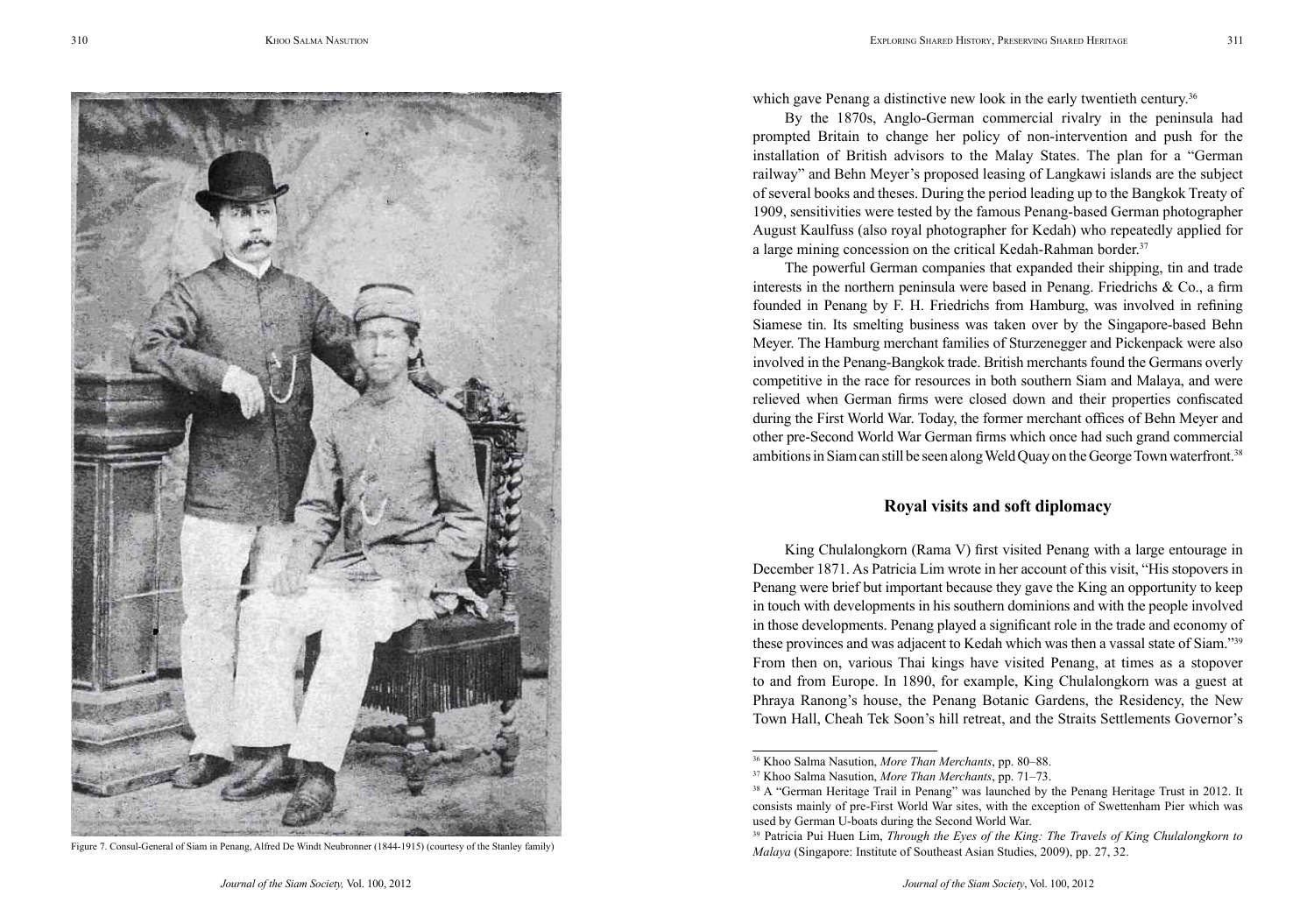Bel Retiro on Penang Hill. At the Infant Jesus Convent, "he met a Siamese nun from Phuket and another Siamese girl who worked there. The convent had a school that accommodated over 200 students, of which six or seven girls were Siamese, originally from Phuket. The King and Queen gave a donation to the convent for which the nuns were highly grateful and praised the King and Queen's kindness."<sup>40</sup>

The diplomat Isorn Pocmontri, who is studying the royal visits from 1868 to 1965, emphasizes that the Thai nobles and royals were consistently welcome in a dignified and preferential way by local British authorities. Furthermore, the visiting royals and nobles could expect the loyal support and service of the local Sino-Thais such as the Khaw family and also renew their friendship with Malay princes and nobles from Kedah and Satun.<sup>41</sup>

The Rajah of Satun was the Kedah-born Tunku Baharuddin bin Tunku Meh (1848–1932), better known as Ku Din Ku Meh. An efficient administrator, Ku Din Ku Meh was given the title Phraya Purminard Pakdi in 1902 and was responsible for modernizing Satun until his retirement in 1916. Ku Din Ku Meh was considered a traitor to the Sultan of Kedah, for undermining Kedah's historical claims upon Satun out of his personal loyalty to the Siamese regime. Around the year 2000, his former mansion in Satun was restored and turned into a museum by the Thai authorities. He left at least two heritage buildings in Penang: a town bungalow *Segara Ninda* on Penang Road, which is now a budget heritage hotel in the World Heritage Site managed by Ku Din's descendants; and a country mansion Udini House (built in 1882) on top of a hill in Gelugor, the ruins of which today command a view of the Penang Bridge.<sup>42</sup>

After the *coup d'état* of 1932, Prince Damrong lived in exile in Penang where he was joined by Prince Svasti Sobhana and other Thai royals. Prince Damrong lived in a house called Cinnamon Hall at 15 Kelawai Road where he wrote his memoirs, returning to Thailand only in 1943. The 1933 coup ousted Phraya Manopakorn Nititada, the first prime minister of Siam. He also fled to Penang, was initially put up in a bungalow at Burmah Lane and later moved to a permanent home in Bagan Jermal. After he passed away, Jalan Mano and Solok Mano in the Pulau Tikus suburb were named after him.

### **The Siamese community and Buddhism in Penang**

The site of the Pulau Tikus Siamese Temple, the oldest Siamese temple in Penang, was cleared in 1795 and a Burmese temple was established there since the early nineteenth century. Around 1830, the Siamese and Burmese community totalled 648 out of a population of about forty thousand.43 In 1845, during the term of W. J. Butterworth as governor of the Straits Settlements, the East India Company made a grant of land to the Burmese and Siamese inhabitants to be jointly held by Nongmay and Boonkhan as representatives of the Burmese community, and Nankayo and Boonsoon as representatives of the Siamese community. The first head priest was Phra Kuad. Inscriptions showed that the building of the temple had been largely due to the philanthropic efforts of Chinese Buddhists. In the nineteenth century, the Lark Phra festival was observed by conveying a beautiful chariot containing a Buddha image from this temple to the Penang Waterfall (at the present Penang Botanic Gardens) but this was discontinued. In 1910, Mrs. Lim Leng Cheak was patron of the nine sacred stones (Loog Nimit) consecration ceremony. Another lady benefactor was Nang Churne Pradheep na Thallang, wife of a mining engineer C. C. W. Liddelow, who sponsored the furnished residential quarters for the priests and a bronze Buddha image from Bangkok in 1930.44 This temple was renamed Wat Chaiya Mangkalaram in 1948, and its famous Reclining Buddha statue was unveiled by the Thai king and queen before a crowd of 5,000 during their official trip to Malaya in 1962.<sup>45</sup>

Tan Say Seang Neo (ca. 1851–1930) was in her younger days a planter and miner in Kedah. Her husband Lim Leng Cheak was a wealthy rice-miller of Penang and Kedah, and his mother was from a Siamese noble family.46 Tan herself was known to the Siamese as Meh Nya Siang,<sup>47</sup> and as a wealthy widow, she was entirely responsible for providing the site and building the Wat Sawan Arun, later better known as Ang Hock See, a temple at Perak Road.<sup>48</sup> Her obituary read, "She was an ardent Buddhist and had made many pilgrimages to well-known shrines in Siam, Burma, Ceylon and China. The Pagoda at Kotahena Temple, Ceylon, was one of her numerous gifts in Buddhist interests in Ceylon. She erected a nunnery in Bangkok

<sup>40</sup> *Rajaphruek Bunga Raya: 50 years of Everlasting Friendship between Thailand and Malaysia 1957-2007* (Bangkok: Ministry of Foreign Affairs, 2007).

<sup>41</sup> Talk by Isorn Pocmontri, ambassador attached to the Ministry of Foreign Affairs, Office of the Permanent Secretary, on "Significant aspects of the relations between Thai royalties and Penang (1868-1965)" at the seminar, "The Siamese Heritage and their Footprints in Penang", organized by Penang Heritage Trust, 6 July 2012. He touched on the visits to Penang of King Chulalongkorn, King Vajiravudh, King Prajadhipok, King Ananda Mahidol, the Queen Grandmother, as well as King Bhumibol Adulyadej.

<sup>42</sup> Incidentally, both the Udini House in Gelugor and the Cinammon Hall in Kelawei Road originally belonged to an earlier Tengku Kudin, a prince of Kedah who became the son-in-law of the Sultan of Selangor considered a traitor to Kedah for his role in the nineteenth-century Klang War.

<sup>43</sup> Low, James, *The British Settlement of Penang*, p. 126.

<sup>44 [</sup>Nai Deng Sararaks], *Souvenir in Commemoration of the Inauguration Ceremony of the New Buddha Image Wat Chaiya Mangkalaram (Pulau Tikus Siamese Temple).* c. 1948.

<sup>45</sup> *Straits Times*, 26 June 1962, p. 1

<sup>46</sup> Teoh Shiaw Kuan 张少宽 张, *Binlang Yu Fujian Gongzhong Ji Jiazhong Bei Ming Ji* 槟榔屿福建 公冢暨家冢碑铭集 (Epigraphic Inscriptions of Penang Hokkien Public and Family Cemeteries), (Singapore: Singapore Society of Asian Studies, 1997), p.31.

<sup>47 [</sup>Nai Deng Sararaks], *Souvenir in commemoration of the inauguration ceremony of the New Buddha Image.*

<sup>48</sup> Benny Liow Woon Khin, "Buddhist Temples and Associations in Penang", *Journal of the Malaysian Branch of the Royal Asiatic Society,* Vol. 62, Pt. 1 (June 1989), pp. 72–73.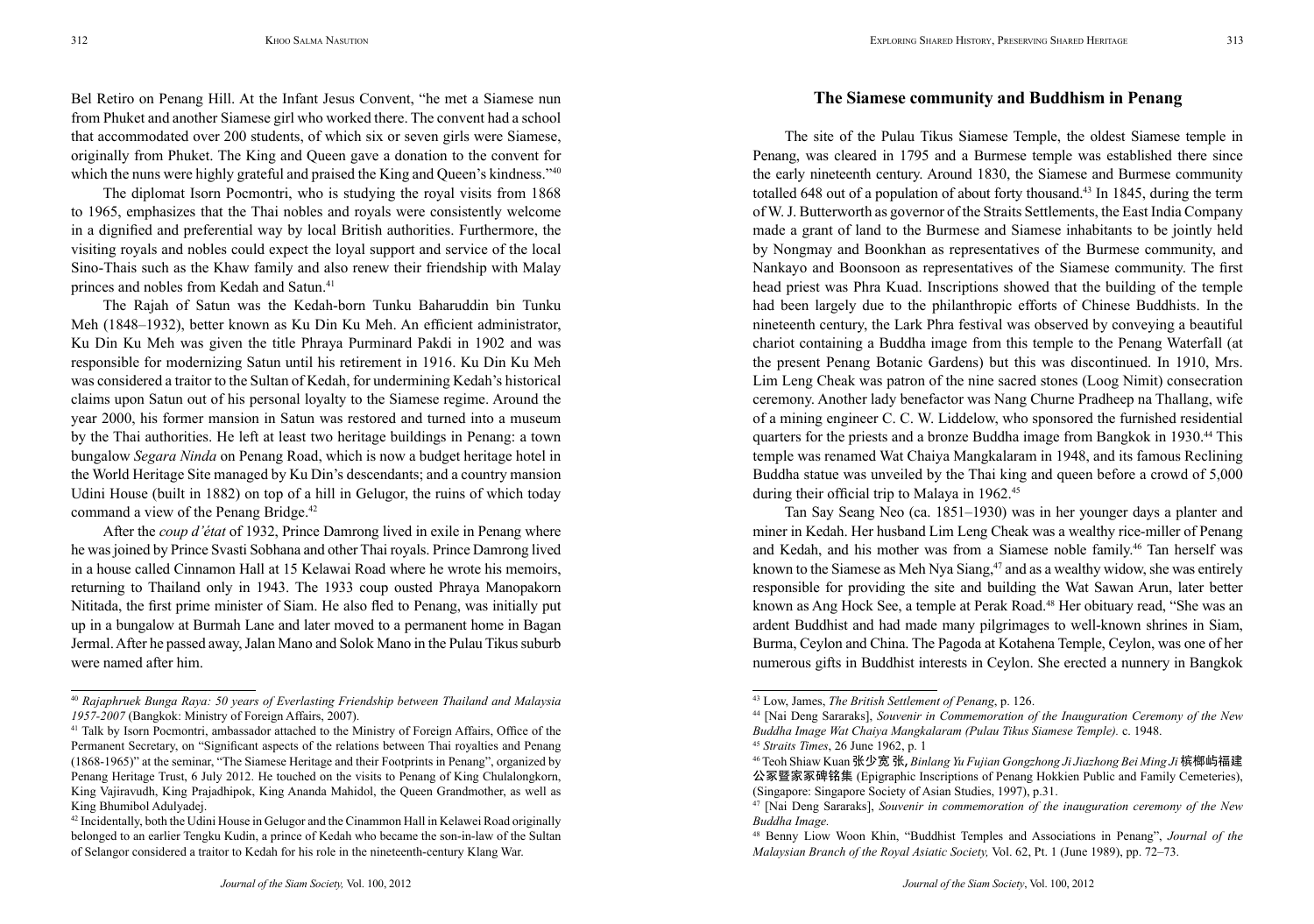

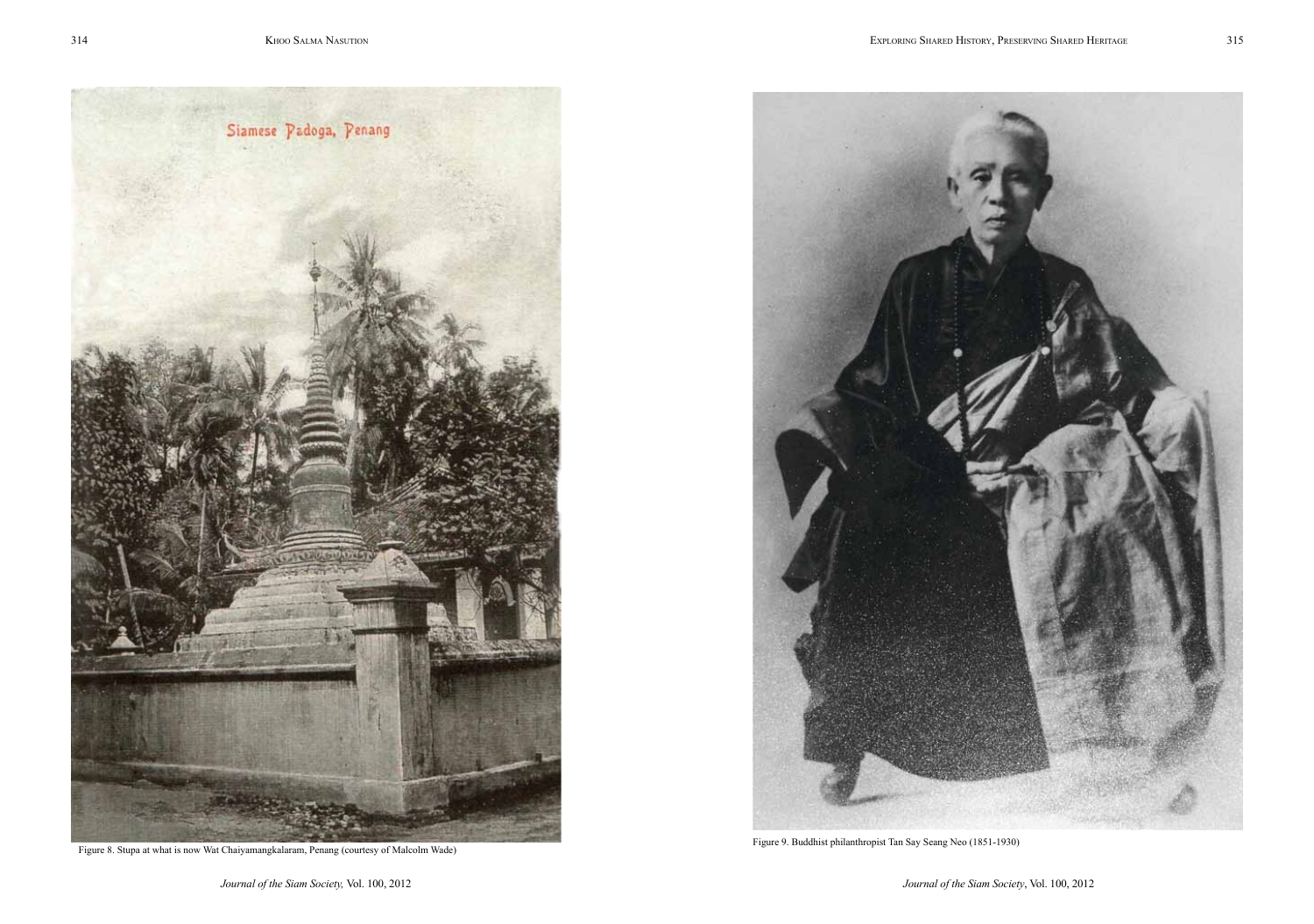and endowed agricultural land for a monastery at Foochow."49 She was also the main donor to the King Rama VI Pagoda of the Kek Lok Si (Temple of Supreme Bliss) in Ayer Itam. The monumental building project of a Buddhist priest was begun by the abbot Beow Lean in 1893 and supported by the leading Penang Chinese. King Rama V visited this temple in 1907. King Rama VI laid the foundation stone of a pagoda during his visit in 1915, but construction was interrupted during the First World War. Completed in 1930 with a \$200,000 donation by Madan Tan, the King Rama VI Pagoda is distinguished by a syncretic design combining Chinese, Siamese, and Burmese architectural elements.<sup>50</sup>

It is important to note three other old Theravada temples, the Wat Bupparam from the early twentieth century and two temples in Green Lane on the southern side of George Town from the late nineteenth century. The Green Lane temples were initially called Wat Candaram or Wat Nai (inner temple), now the Malayan Buddhist Meditation Centre, and Wat Nok (outer temple). In 1934, Wat Nok was officially named Wat Pin Bang Onn by Prince Svasti Sobhana, who passed away the following year and was cremated in a special pavilion in front of the ordination hall. His funeral service was attended by key Siamese dignitaries such as Prince Damrong Rajanubhab and Prince Purachatra Jayakara, as well as Arthur Mitchel Goodman, Resident-Councillor of Penang (Figure 10).<sup>51</sup> When Phraya Manopakorn passed away in Penang in 1947, his remains were preserved for some time in a special catafalque before removal to Thailand. During the Japanese invasion of 1941, about 400 Chinese and Thais sought refuge at Wat Pin Bang Onn, as Japanese military officers were strictly ordered not to interfere in Buddhist temples.<sup>52</sup>

### **Continuity and change in modern times**

The expansion of Chinese entrepreneurship into southern Siam continued into the early twentieth century, especially with the expansion of rubber small-holdings. Phuwadol Songprasert highlighted the Penang and Medan investors' stake in the Bangkok-Southern Railway Construction Co., and Penang businessman Cheah Ky See's ownership of  $1,000$  trading shops in Hat Yai during the  $1920s$ .<sup>53</sup> Michael Montesano's work documents the links between Penang and Trang particularly the educational links through the Chinese schools in Penang.54 During the decades



Social-Historical Perspective"*,* Ph.D. dissertation, University of Michigan, 1999.

Damrong Rajanubhab Library, with the help of Prapassorn Posrithong).

of tin restrictions, Western tin-mining companies expanded from Perak to southern Thailand. For many tin and rubber enterprises, the accountant as well as machinery and provisions would almost invariably come from Penang where the agency houses,



<sup>49</sup> *Straits Times,* 22 September 1930, p. 6.

<sup>&</sup>lt;sup>50</sup> Liow, "Buddhist Temples and Associations in Penang", pp. 71–72; Khoo Salma Nasution and Malcolm Wade, *Penang Postcard Collection 1899-1930s* (Penang: Areca Books, 2011 [2003]), pp. 235-241.

<sup>51</sup> Prince Svasti Sobhana's funeral was dated 22 December 1935.

<sup>&</sup>lt;sup>52</sup> Liow, Benny, "Buddhist Temples and Associations in Penang", pp. 62–64.

<sup>&</sup>lt;sup>53</sup> Phuwadol, "The Implications of Penang's Historical Connection with Southern Thailand", pp. 1-10. See Cushman, *Family and State*.

<sup>54</sup> Michael J. Montesano, "The Commerce of Trang, 1930s–90s: Thailand's National Integration in

<sup>55</sup> Yan Liu, "Trust, Identity and Commercial Advantage: Hainanese Upward Mobility in the Rice Trade on the East Coast of Peninsular Thailand (mid-nineteenth century-1980s)", MA thesis, University of North Carolina at Chapel Hill, 2007.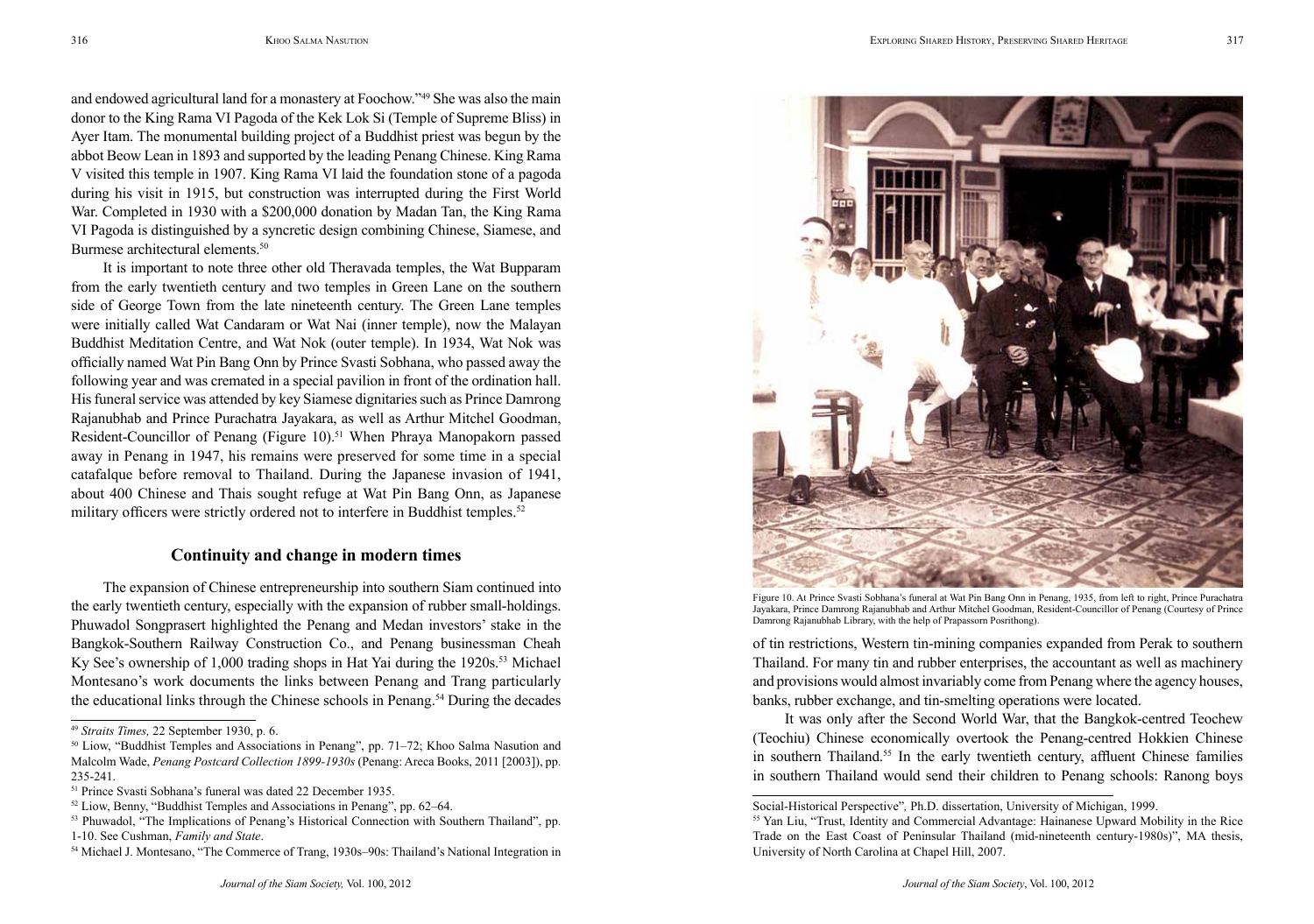

Figure 11. House of Phra Pithak Chinpracha Tandavanitj in Penang (courtesy of Sanchai Tandavanitj)



Figure 12. House of Phra Pithak Chinpracha Tandavanitj in Phuket, circa 1940 (courtesy of Sanchai Tandavanitj)

to Penang Free School, Phuket boys to St. Xavier's Institution, and Trang boys to Chung Ling High School. The girls were sent to Convent Light Street. These connections are largely continued in recent times through alumni associations and business networks. Today, the Chinese schools, notably Han Chiang and Chung Ling in Penang, are most popular among Thai families of Chinese descent.<sup>56</sup>

As Penang and Phuket as well as other parts of south Thailand are being transformed by tourism, social histories start to surface. Here are several different aspects of Penang connections with southern Thailand.

From the late nineteenth century up to the 1970s, the Shaikh Haji or pilgrim brokers who used to bring their flocks of pilgrims to Penang to await the Hajj ship would also buy Muslim religious tracts printed in Acheen Street, Penang, for use in the *pondok* schools in Pattani. Penang was a centre for Muslim intellectuals returned from Mecca and Cairo who involved themselves in Islamic schools and the Malay press. Today, an Arab from Pattani still owns a shop, Almuariff, in nearby Buckingham Street, selling Penang-printed Islamic books to an old clientele.

Tan Iu Ghee, a China-born educated Hokkien woman came to Penang from Phuket. She joined the Anglican mission in Penang, translated the *Book of Common Prayer* into Chinese and helped recruit Chinese students for the fledging St George's Girls' School founded in 1885. Her daughter Lim Beng Hong went on to become the first woman lawyer in Malaysia.<sup>57</sup>

One Tan family's Penang-Phuket connections lasted for more than a century. Tan Neo Yee, who came to Phuket from Penang in the 1850s, became the largest tin mine owner in Phuket. His son Tan Ma Siang studied in Penang and built two Penang-style houses in Phuket, as well as a house in Penang. He was a consultant to the Royal Department of Mines and given the title Luang Pithak Chinpracha as well as the family name Tandavanitj. His son Tan Joo Ee went to St. Xavier's Institution in Penang and in 1928 married the grand-daughter of Mrs. Lim Leng Cheak. Tan Joo Ee became the second MP for Phuket in 1937, titled Khun Chyn Sathan Phithak. He was the Phuket agent for the Straits Steamship Company and the Penang agent for the Thai Airways Company after the Second World War.58

In the early twentieth century, a migrant from Tai Pu district from Chaozhou started a shop in Penang before relocating north, where he founded the Guan Choon Tong herbal shop at 16 Thalang Road, now the oldest Chinese herbal shop in Phuket. For decades, the shop maintained family links to a medical shop in Carnarvon Street, Penang.<sup>59</sup>

Expat managers stationed in the tin mines and rubber plantations of southern Thailand would travel out to Penang periodically to visit the agency offices, accompanied by their wives for a shopping spree at Whiteaways Department Store. The weekend would not be complete without a dinner and dance at the E&O Hotel.

Up to the 1960s Penang island was a free port, and therefore an attractive shopping centre for many people from across the border – they also came for the cinemas, amusement parks, and to update themselves on modern trends and fashion. Incidentally, a great deal of smuggling was done by operators in small boats, carrying cigarettes, liquor, watches, and condensed milk back to Phuket.

In recent times, revival of diaspora identities and connections are being carried

<sup>56</sup> Apasra Hongsakula, the first Thai woman to win the Miss Universe crown in 1965, went to boarding school at Convent Light Street in Penang. Her classmate and housemate married my uncle and became my aunt.

<sup>57</sup> Khoo Salma Nasution, Alison Hayes, and Sehra Yeap Zimbulis, *Giving Our Best: The Story of St George's Girls' School, Penang, 1885-2010* (Penang: Areca Books, 2010), p. 170.

<sup>&</sup>lt;sup>58</sup> Khoo Salma Nasution, "Hokkien Chinese on the Phuket Mining Frontier", pp. 95, 103.

<sup>59</sup> Khoo Salma Nasution, field survey in Phuket, 2005.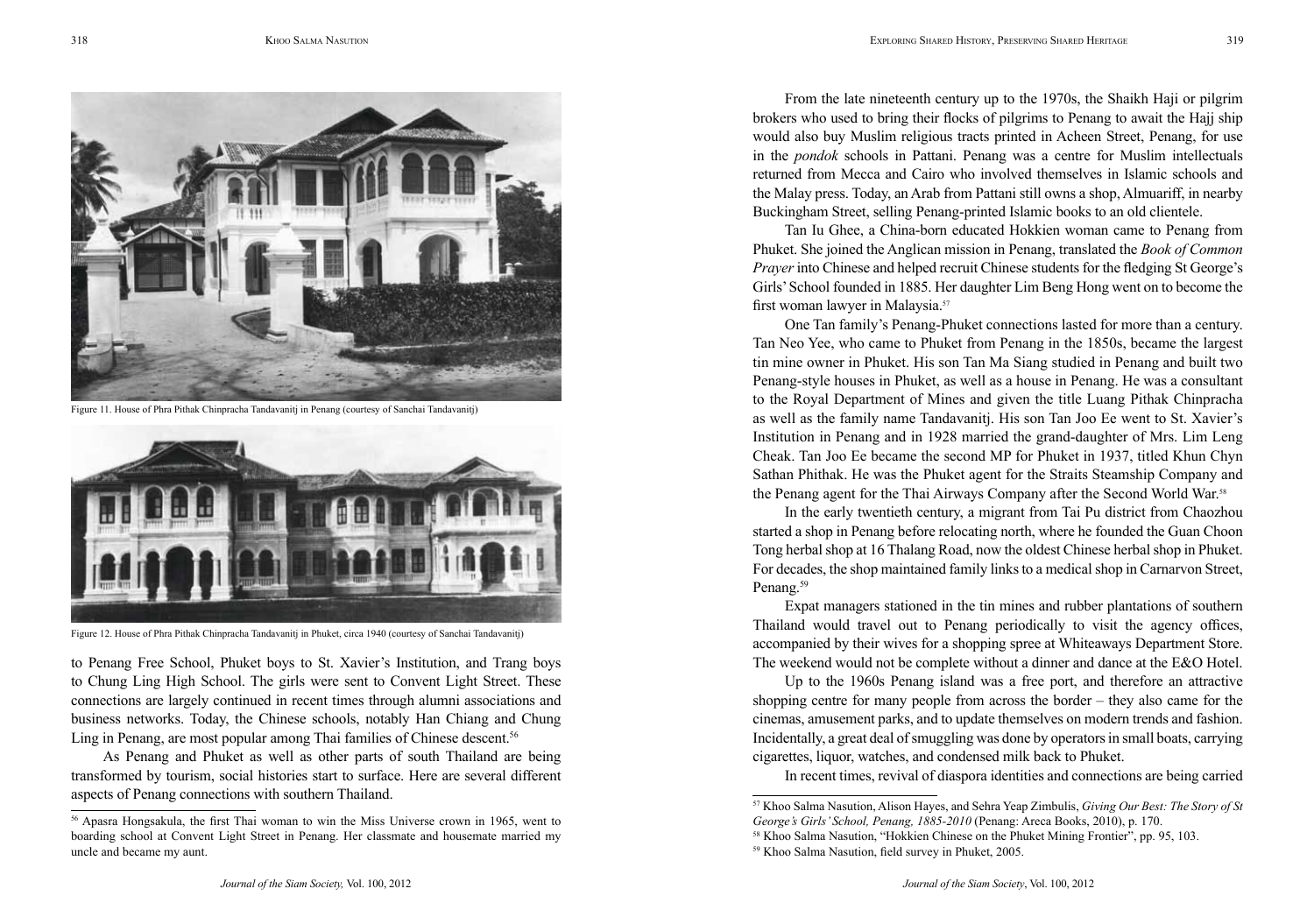out through cultural societies. The annual Peranakan Convention was started in Penang in 1986 and has since been organised by Melaka and Singapore associations by rotation. Pranee Sakulpipatana who grew up in her family shophouse at Thalang Road, joined the network around 2000 and spearheaded the formation of the Thai Baba Peranakan Association. This association first hosted the annual convention in 2006 and is now a full member of the circuit. In the meantime, the Phuket Old Town Association, which also aspires to conserve its heritage shophouses, has organised study trips to George Town. The Peranakan revival in Phuket has been facilitated by budget travel and the use of social media.



Figure 13. Pranee Sakulpipatana (third from left) at Hongyoke House (photo by Khoo Salma 2005)

The Penang Heritage Trust held a seminar sponsored by the Thai Consulate-General, entitled "The Siamese Heritage and their Footprints in Penang" in July 2012. The seminar showcased oral history drawn from 93-year old Prabanh Sanasen, who had accompanied Phraya Manopakorn Nititada to Penang in 1932 as the sister of his late wife Khun Nit Sanasen, daughter of Phra Wisutkosa. The seminar culminated with the unveiling of a commemorative plaque at Phraya Manopakorn's cenotaph at Wat Ping Bann Onn in Green Lane, Penang, on 8 July 2012.<sup>60</sup>

Ku Din Ku Meh's granddaughter Tengku Sepora Tengku Mahadi of Penang,

speaking of her grandfather, expressed the dilemma of cultural identity: "We, his descendants, always thought of him as Malay but when I went to Thailand, they told me he was a hundred percent Thai."61 Where previously there was cultural fluidity, plurality, and overlapping worlds, the solidification of nation-states and divergent paths of nation-building have turned porous borders into walls, determining the way we construct our stories and identities.

#### **Conclusion**

The social history of the region can partly be told through the stories of old elites. The movement of elites and subalterns across porous borders during prenational times resulted in the formation of transboundary networks linking nodes of social and cultural capital. Personal relationships and marital unions, familial ties and tribal loyalties, the establishment of religious institutes and the recurring performance of ritual and patronage, helped to create the social conditions for secure economic investment and productivity. The British colonization of Malaya did not deter but rather intensified and expanded these transboundary networks and movements, as the Penang port developed into a modern capital of a sub-region which was being increasingly absorbed into the global economic system. Ironically, it was the hegemonic nature of modern nation-states, of both Thailand and Malaysia, which severely restricted natural trans-border movements and undermined old relationships, preferring instead to strengthen the centrifugal political-economic forces of Bangkok and Kuala Lumpur respectively.

In Malaysia, academically-constructed national histories and textbook histories have not been successful in creating a sense of cultural inclusivity. On the other hand, the proliferation of media stories linked to cultural identities, migration histories and diaspora communities have done better in capturing the popular imagination and rekindling social memory. In tandem with the movement for popular social history is the movement in recovering cultural heritage which supports a sense of place and belonging.

Cultural heritage could be interpreted as selective evidence of the past which we value today. With the fast rate of physical change and development since the late twentieth century, places of cultural significance in many Asian cities, small towns, and rural landscapes have been quickly eroded and replaced with globalized architecture and industrial infrastructure. We are witnessing a cultural "tragedy of the commons", and soon we shall have little left of the past except constructed histories.

Historians have warned that heritage-based approaches to history may give rise

<sup>&</sup>lt;sup>60</sup> Phraya Mano's history in Penang is now documented by the Thai scholar Prapassorn Posrithong, as well as Clement Liang and Vasana Salifa of Penang Heritage Trust. The project has the special encouragement of the Thai Consul-General Voradet Viravakin.

<sup>61</sup> Talk by Tengku Sepora Tengku Mahdi, "Ku Din Ku Meh and his Thai Heritage in Penang", at the seminar, "The Siamese Heritage and their Footprints in Penang", organized by Penang Heritage Trust, 6 July 2012.